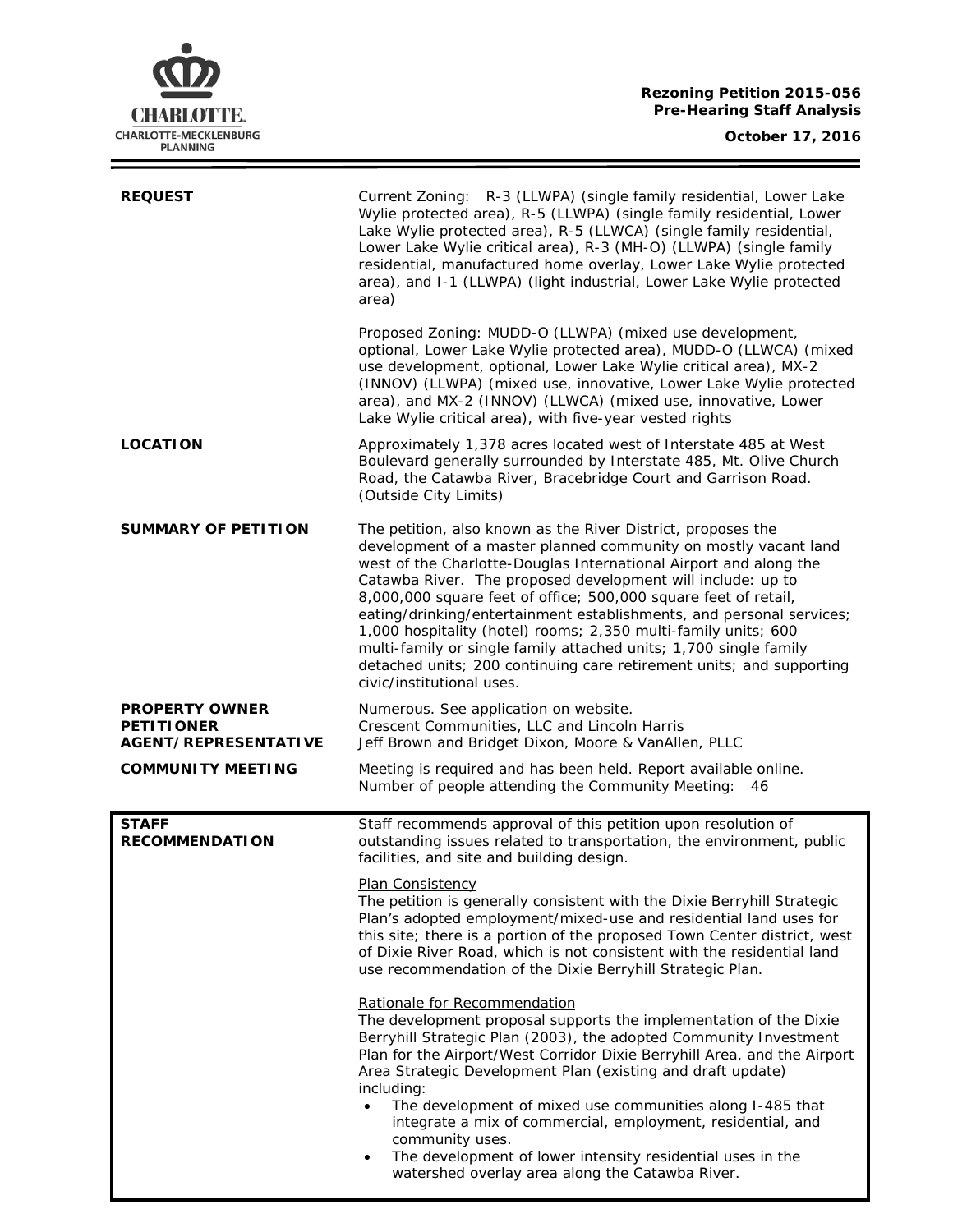| $\bullet$<br>$\bullet$<br>$\bullet$<br>$\bullet$ | A commitment to urban design and development standards that<br>ensure the development of a pedestrian oriented, mixed-use<br>community.<br>A commitment to park, recreation, greenway and open space<br>facilities that will connect to the Catawba River and the area's<br>existing parks.<br>A commitment to enhanced environmental protection.<br>A commitment to future public school facility needs.<br>A commitment to workforce housing.<br>A commitment to a multi-modal transportation system that<br>includes complete streets, multi-use trails and greenways, and<br>provisions for future transit.<br>A phased development that implements necessary transportation<br>infrastructure as development occurs and leverages planned |
|--------------------------------------------------|------------------------------------------------------------------------------------------------------------------------------------------------------------------------------------------------------------------------------------------------------------------------------------------------------------------------------------------------------------------------------------------------------------------------------------------------------------------------------------------------------------------------------------------------------------------------------------------------------------------------------------------------------------------------------------------------------------------------------------------------|
|                                                  | community investment in the Airport/West Corridor.                                                                                                                                                                                                                                                                                                                                                                                                                                                                                                                                                                                                                                                                                             |

### **PLANNING STAFF REVIEW**

### • **Background**

- The site is located between the Charlotte-Douglas International Airport and the Catawba River, in a rural area that is mostly vacant. It is located entirely within the Lower Lake Wylie Watershed and is outside the Charlotte city limits.
- It is anticipated that the petitioner will submit an application for the subject property to voluntarily be annexed into the city limits of Charlotte, as development occurs.
- The City's *Community Investment Plan* approved \$44.7 million for Airport/West Corridor road improvements in this area as part of the 2016 and 2018 CIP bonds.

### • **Proposed Request Details**

The site plan accompanying this petition contains the following provisions:

Land Use

- Proposes a master planned community named the "River District" which will be developed with a mix of uses to include office, retail, eating/drinking/entertainment establishments, personal services, hotels, a range of residential types, a continuing care retirement center, and civic uses.
- The development will be located in five distinct districts, as described below.
	- "Employment District" (to be zoned MUDD-O): This district is located directly adjacent to I-485, to the north of West Boulevard and south of Dixie River Road, and is bisected by Garrison Road. Development in this district will be office based to take advantage of its proximity to I-485, the Charlotte-Douglas Airport and the Norfolk Southern Intermodal Facility. Allowed uses are 4,500,000 square feet of office, 50,000 square feet of retail, eating/drinking/entertainment establishments and/or personal services, 250 hotel rooms, 500 multi-family or single family attached units, and supporting institutional and recreational uses.
	- "Gateway District" (to be zoned MUDD-O): This district is located directly adjacent to I-485, south of the "Employment District", and is bisected by West Boulevard and Garrison Road. Similar to the "Employment District", the "Gateway District" will be developed primarily with a mix of office and employment uses to take advantage of its proximity to I-485, the Charlotte-Douglas Airport and the Norfolk Southern Intermodal Facility. Allowed uses are 500,000 square feet of office, 50,000 square feet of retail, eating/drinking/entertainment establishments and/or personal services, 250 hotel rooms, and supporting institutional and recreational uses.
	- "Transitional District" (to be zoned MUDD-O): This district is located west of the "Employment District" and Beaver Creek Dam and east of Dixie River Road. This district will provide a transition between the "Employment" and "Gateway Districts", and the predominantly single family "Residential District" located along the Catawba River. The allowed uses in this district are 1,000,000 square feet of office, 25,000 square feet of retail, eating/drinking/entertainment establishments and/or personal services, 300 residential units (multi-family, single family attached and/or single family detached), and supporting institutional and recreational uses.
	- "Town Center District" (to be zoned MUDD-O): This district is located generally to the west of the "Transitional" and "Gateway Districts" and to the east of the "Residential District" and is bisected by Dixie River Road. It is divided into two subdistricts, "The Town Center Core" and "The Town Center Edge." The "Town Center District" is designed to be highly walkable, with the greatest intensity located in the compact "Town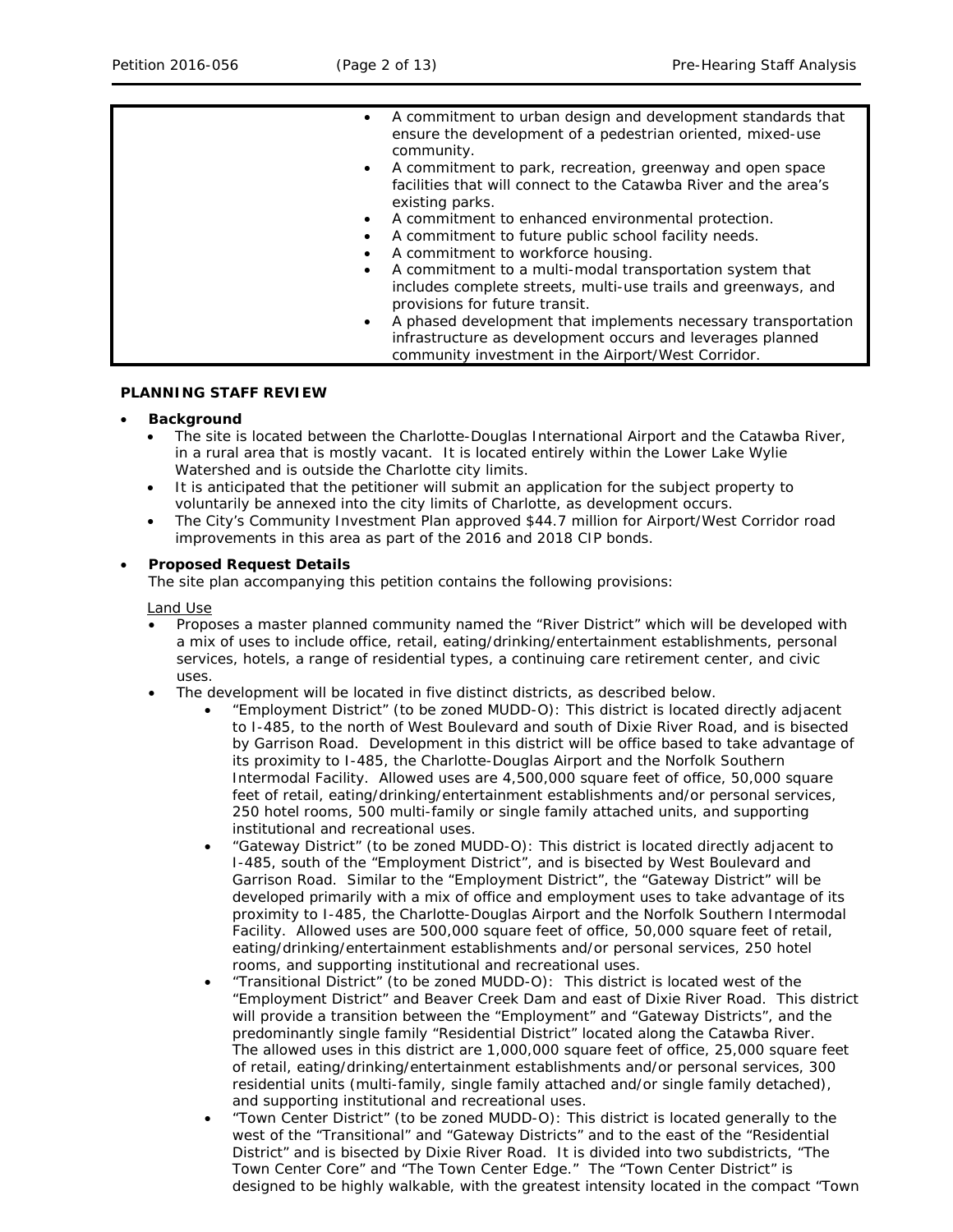Center Core" which will include a four-block Main Street. Allowed uses in this district are 2,000,000 square feet of office, 300,000 square feet of retail, eating/drinking/ entertainment establishments and/or personal services, 500 hotel rooms, 1,700 residential units (multi-family, single family attached and/or single family detached), and supporting institutional and recreational uses.

- "Residential District" (to be zoned MX-2, Innovative): Property in this district is located near or abutting the Catawba River. It is planned to be a primarily residential district with supporting retail and services, primarily to serve the area residents. Allowed uses in this district are 1,700 single family detached units, 300 multi-family or single family attached units, 200 continuing care retirement units, 75,000 square feet of retail, eating/drinking/entertainment establishments and/or personal services, and supporting institutional and recreational uses including a marina and related active uses along the Catawba River.
- Development in the River District will occur in multiple phases, as described below.
	- The first phase will allow up to 1,000,000 square feet of office, 75,000 square feet of retail, eating/drinking/entertainment establishments and/or personal services, 150 hotel rooms, 600 multi-family units, and 300 single family detached units.
	- The second phase will allow 3,000,000 square feet of office, 125,000 of square feet of retail, eating/drinking/entertainment establishments and/or personal services, 250 hotel rooms, 300 multi-family units, and 950 single family detached units, in addition to the development entitlement allowed in Phase I.
	- The remainder of the development entitlements will occur in future phases.
- The petition includes allowances for the transfer of development rights between any of the districts zoned MUDD-O ("Employment District", "Gateway District", "Town Center District" and "Transitional District") and also between the "Town Center District" and the "Residential District", in accordance with stated conditions. The transfer of development rights will not allow the development square footage to exceed the total entitlements allowed for the entire master planned community. Additionally, there are limitations on the square footage of development that can be transferred.
- The petition also includes conversion rights which allow entitlements for one use to be converted to entitlements for another use, as described below:
	- Conversion of entitlements is only allowed within individual districts, and not between districts.
	- Non-office commercial (retail, eating/drinking/entertainment establishments and/or personal services) square footage may be converted to office square footage and vice versa, up to 25% of the base entitlements for each district.
	- Residential units may be converted to hotel rooms and vice versa, up to 300 rooms or residential units for each district.
	- A hotel room may be converted to 500 square feet of commercial use, and vice versa, up to 300 hotel rooms or 150,000 square feet of commercial uses for each district.
- A system to track approved development through the life of the project is included in the petition.

## Urban Design

- The proposal includes an urban design framework to support the development of the envisioned series of walkable mixed use districts. This framework includes site and building design guidance that applies to all districts. These standards address:
	- Vertical mixed-use and multi-story office buildings,
	- Office buildings in campus style format,
	- Multi-family buildings three stories or greater,
	- Continuing care retirement centers,
	- Townhomes,
	- Structured parking facilities,
	- Lighting,
	- Uses with accessory drive-through windows, and
	- Building orientation when adjacent to Beaver Dam Creek Greenway.
- There are also district specific urban design standards that address building placement, location of parking, streetscape design, building edges, ground floor transparency, and height limitations when near single family uses.
- In addition, the "Town Center District" has additional design standards related to uses with accessory drive-through windows, structured parking, driveway locations, building entrances, and ground floor activity. These standards are intended to further support walkability, especially in the "Town Center Core."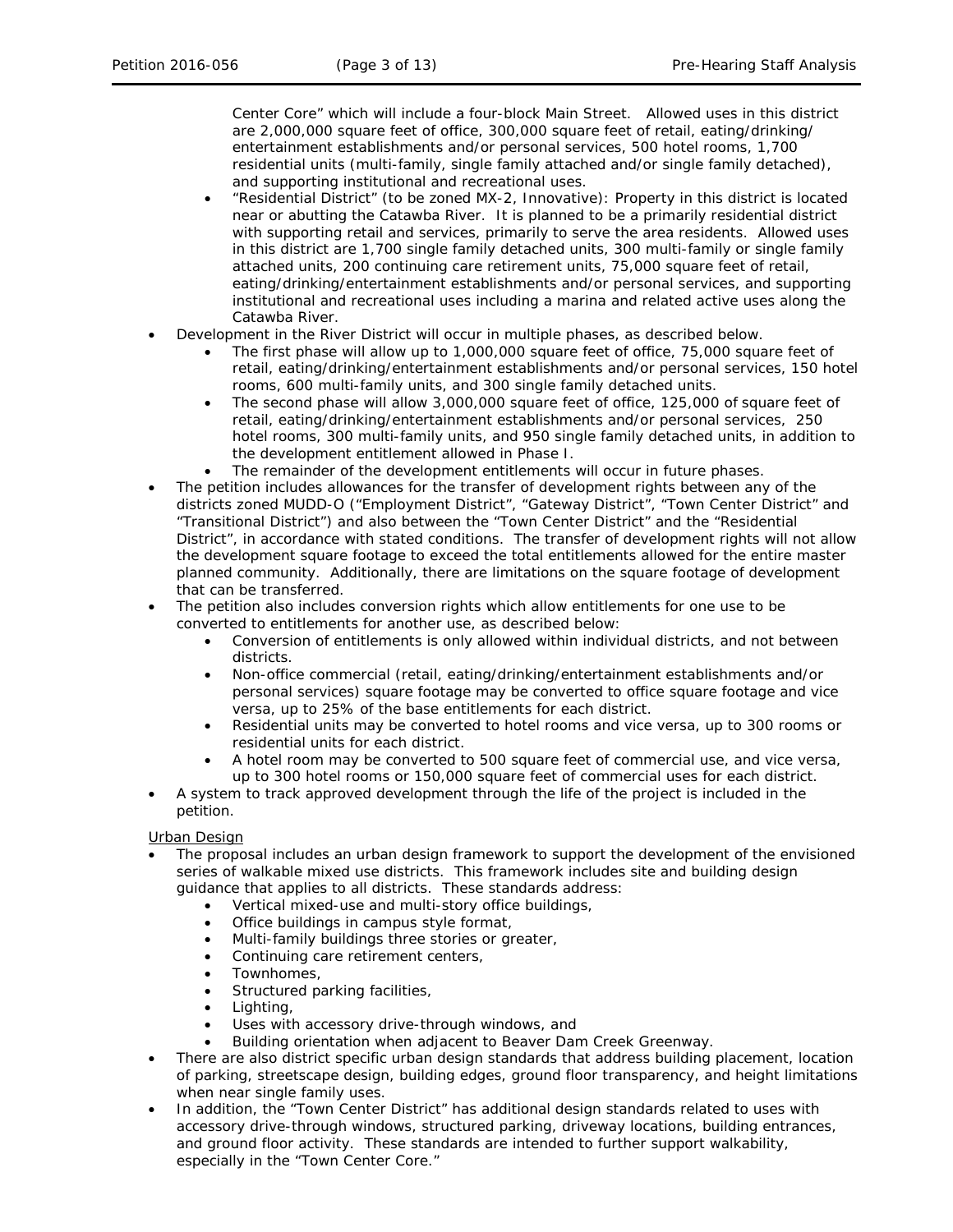Optional Provisions and Innovative Development Standards

- The petition includes a number of optional provisions for the MUDD-O (mixed use development, optional) portion of the site. Typically, the optional provisions include conditions and limitations that address where and how the optional provisions can be applied. The design elements addressed by the optional provisions are related to:
	- Uses with accessory drive-through windows,
		- Larger format users (30,000-square foot or larger non-office commercial uses and indoor recreation not related to civic uses),
		- Auto-oriented uses (free standing commercial uses of 30,000 square feet or less),
	- Allowances for ground floor retail in a mixed use building or multi-story office,
	- Parking, maneuvering and service areas between buildings and the street, and to the side of buildings,
	- Relief from the requirement to recess doorways into the face of buildings,
	- Alternative location of bicycle parking,
	- Treatment of blank walls,
	- Loading and screening of service areas for side and rear elevations,
	- Signage allowances, including ground mounted signs, wall signs, temporary signs and banners, and
	- A provision to allow the petitioner to request staff to allow deviations from the design standards/guidelines, if the deviations are consistent with the objectives and intent of the rezoning.
- The petition does not include MX-2 Innovative Development Standards for the "Residential District", but the petitioner reserves the right to seek them at a future date.

### Transportation

- Due to the large nature of the master planned site, the roadway and street network will be implemented over time and will adapt to timing of development, availability of public and private funding and other factors.
- The proposed development could generate 120,000 trips per day as proposed. Based on review of national and local information, CDOT estimates that approximately 45,000 of these trips will be captured internally within the Activity Center and 75,000 of these trips will enter or exit the center daily. In order to ensure that these trips can be served adequately, the proposed transportation network must include a dense internal local street network supported by a system of well-designed arterial streets that have good connectivity to I-485.
- The transportation improvements required for the master planned site will be accomplished in multiple phases. The development levels/entitlements for portions of the development of the master planned site are tied to the phasing of the transportation network.
- The plan proposes some adjustments to the CRTPO Thoroughfare Plan and proposes several new segments to be added to the Thoroughfare Plan.
- The plan proposes new grade-separated interchanges with I-485 to accommodate the increased travel demand.
- The plan preserves a corridor for a new east-west roadway that will eventually cross the Catawba River into Gaston County.
- All districts will be linked by a transportation system of sidewalks and trails that promote walkability and pedestrian activity.
- A network of local streets will be created in conformance with the Subdivision Ordinance process. The proposed block lengths are typically shorter than the standard block lengths in the Subdivision Ordinance and will result in a more compact street network than would be otherwise required.
- The local street network will include two crossings of Beaver Dam Creek.

## Public Infrastructure/Facilities

- The petition includes a series of commitments related to the provision of infrastructure and public facilities to support the "River District" development. These are listed below.
- Petitioner commits to work with Charlotte Water regarding extension of water and sewer service to the site.
- To help address anticipated school needs, the petition has identified two areas within the "Residential District" from which two 15- to 25-acre parcels will be reserved for schools sites for a period of 10 years from approval of this petition.
- To help enhance Mecklenburg County's public park system, the petitioner has committed to identify two general areas, one within the "Residential District" and one within the "Employment", "Transitional", or "Gateway District", from which land aggregating approximately 10 acres will be reserved for neighborhood park land and facilities. The petitioner will reserve the park sites for seven years from approval of this petition.
- The petitioner has committed to dedicate land for the Beaver Dam Creek greenway prior to the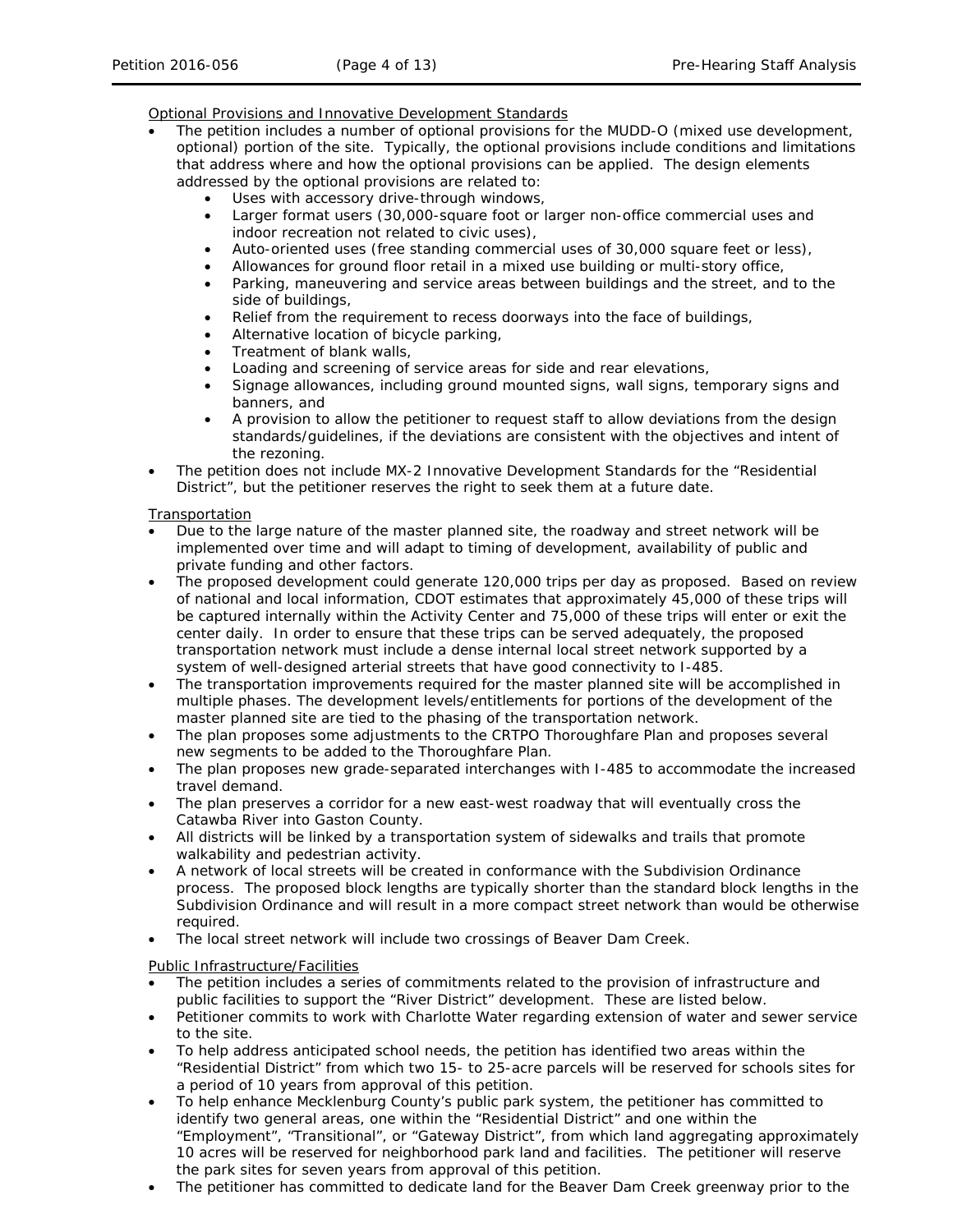last certificate of occupancy for Phase I Development, subject to Mecklenburg County Park and Recreation Department's commitment to bear the cost of greenway improvements.

• The petitioner has committed to construct an overland trail along Dixie River Road and a linear park along West Boulevard as associated roadway segments and adjacent development occur.

### Environment

- The petitioner proposes a series of environmental commitments that will honor the unique resources and character of the site by preserving significant natural areas, land features and environmentally sensitive lands. The proposed development pattern will maintain open space areas and provide greenway connections.
- Higher intensity development will occur in a condensed pattern away from challenging topography and the river in the "Employment" and "Town Center Districts."
- Specific environmental commitments include:
	- Enhanced water quality protection such as innovative storm water treatment techniques, enhanced stream buffers, and water quality monitoring;
	- A minimum of 551 acres (40% of site) to be preserved as open space, to include a 75-acre "wildlife preserve, and all land in the 100-year floodplain and future 100-year floodplain incorporated in open space;
	- Beaver Dam Creek Greenway dedication; and
	- Consolidated tree save for MUDD-O zoned land, with approximately 102 acres to be dedicated prior to the first certificate of occupancy.

### Workforce Housing

- In order to assure that there are a variety of housing opportunities in the "River District", the petition includes commitments related to affordable/workforce housing.
- The petitioner agrees to provide 85 units in Phase I for affordable/workforce housing residential rental units. This commitment is subject to approval of North Carolina Housing Finance Agency tax credit housing grants and/or other affordable/workforce housing funding vehicles. The monthly rent for these units will be income restricted for households earning 80% or less of area median income for a period of not less than 30 years.
- The petitioner will use diligent good faith efforts to provide affordable/workforce housing in connection with Phase II and future phases. It is contemplated that 8% of housing for Phase II and future phases will be income restricted for households earning 80% or less of the area median income, for a period of not less than 30 years.

## • **Existing Zoning and Land Use**

- The rezoning site is mainly undeveloped land with some parcels containing single family houses along Dixie River Road and Garrison Road, west of the I-485 and West Boulevard interchange.
- To the north of the site is the Dixie River Road community along Mt. Olive Church Road, consisting of residential, institutional and retail development on properties zoned R-3 (single family residential), and all within the LLWPA Watershed Overlay (Lower Lake Wylie protected area).
- East of the site is I-485 and Charlotte-Douglas International Airport along with the Norfolk Southern Intermodal Yard on property zoned I-1 (light industrial) and I-2 (heavy industrial).
- West of the site is the Catawba River and some residential development along Sadler Road. These homes front the Catawba River and are located on properties zoned R-5 (single family residential), and are within the LLWCA Watershed Overlay (Lower Lake Wylie critical area).
- To the south of the site are residential developments, park and open space, and institutional uses on properties zoned R-3 (single family residential) and R-5 (single family residential), all within either the LLWPA Watershed Overlay (Lower Lake Wyllie protected area) or LLWCA Watershed Overlay (Lower Lake Wylie critical area).
- See "Rezoning Map" for existing zoning in the area.

## • **Rezoning History in Area**

- There have been no rezonings in the immediate area in recent years.
- **Public Plans and Policies**
	- The *Dixie Berryhill Strategic Plan* (2003) recommends employment/mixed-use development (office, retail, and/or light industrial) for the majority of the property being proposed for MUDD-O (mixed use development, optional).
	- The plan recommends residential up five units per acre for a portion of the "Town Center" District", west of Dixie River Road. This property is proposed for MUDD-O (mixed use development, optional).
	- The *Dixie Berryhill Strategic Plan* recommends single family up to four and five units per acre for the portion of the subject site proposed for MX-2 INNOV (mixed use, innovative).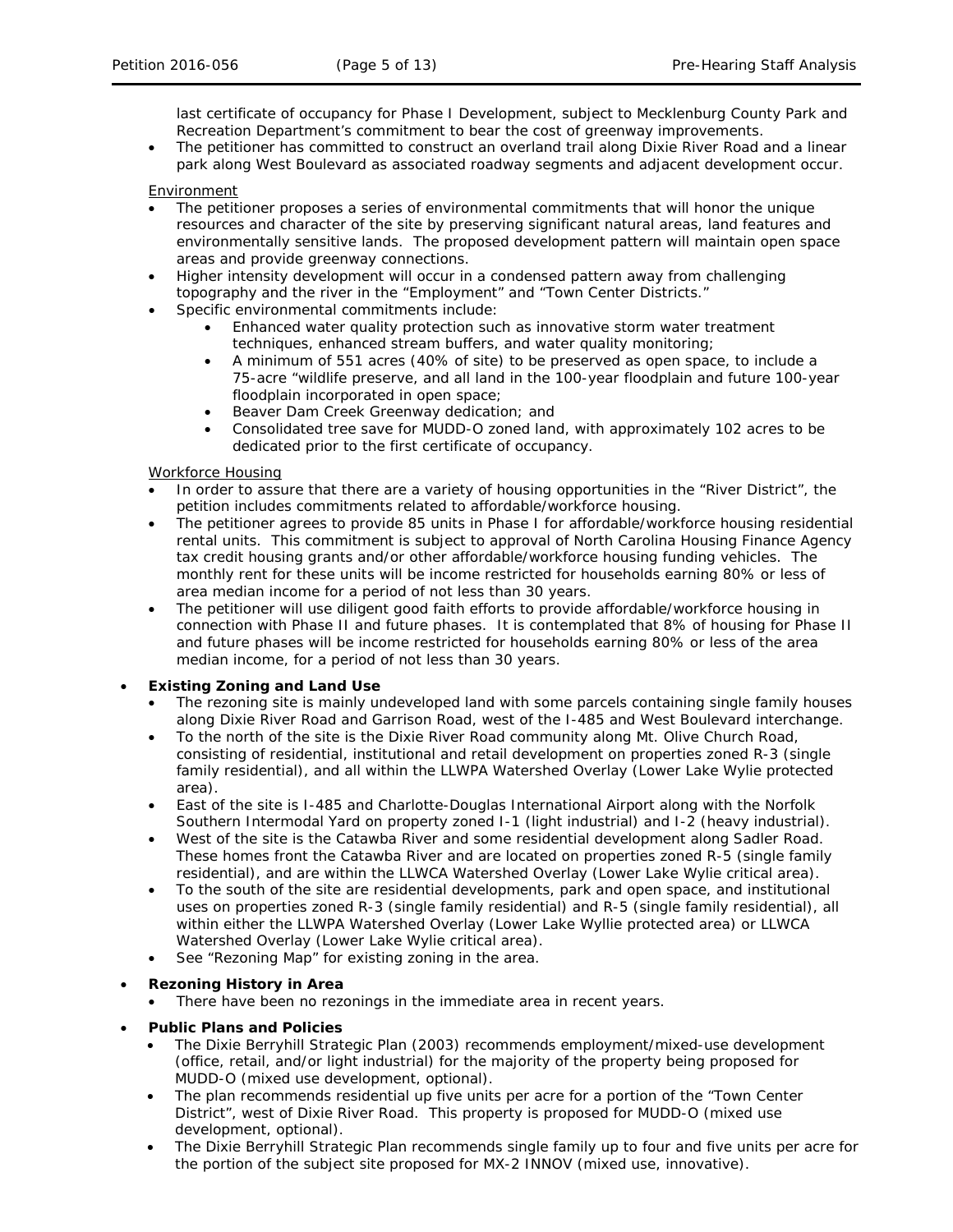• The plan also establishes a goal to protect the sensitive environmental elements in the area that include the Catawba River, its coves and shoreline, ravines with steep slopes, erodible soils and vegetation, SWIM buffers and watersheds.

# • **TRANSPORTATION CONSIDERATIONS**

- Although this rezoning is located in a Wedge based on the *Centers, Corridors and Wedges Growth Framework*, the proposed level of entitlements, if approved, will effectively create a new Activity Center. Also, due to the large scale of this proposal, CDOT anticipates a significant increase in the necessary level of roadway capacity over what has historically been planned in this area. CDOT and Planning have worked with the petitioner to identify additional thoroughfares as well as upgrades in classifications for previously planned thoroughfares in order to provide the proper roadway network to support the anticipated level of travel demand.
- The roadway network is also planned in a way that accommodates several other important community goals, including but not limited to, future extension of a major roadway to cross the Catawba River into Gaston County, anticipated growth at Charlotte Douglas International Airport, expansion of the freight intermodal yard, and future industrial development in the general vicinity of the airport and the intermodal yard. Accordingly, the review of the transportation aspects of this rezoning has been conducted in concert with the *Airport-Area Strategic Development Plan* (AASDP), and a planned feasibility study for the "Catawba Crossings project" by the Charlotte Regional Transportation Planning Organization (CRTPO), the Gaston-Cleveland-Lincoln MPO, and NCDOT.
- The roadway network proposed with this rezoning is planned for three major phases, in which land use entitlements are only available to the petitioner for development provided the corresponding phased improvements are completed by the time the buildings are occupied. The zoning allows that any of the three major phases may be subdivided into smaller phases provided the petitioner is able to demonstrate though additional traffic analysis that the requested sub-phase of development is matched to the appropriate level of additional roadway construction. The complete package of roadway improvements would be expected to be implemented over a 10-30 year period through a combination of public and private funding sources.
- In order to establish that the proposed roadway network is appropriately scaled to the proposed level of entitlements, the petitioner and CDOT conducted a series of model analyses using the Metrolina Regional Model, which is the same model used by the CRTPO to plan large scale transportation improvements over a twenty-five-year time horizon. The results of this model work determined the network of streets that is intended to work in conjunction with a dense network of interconnected local streets, which will follow the rules of the Subdivision Ordinance. Additional traffic analyses will be performed over the build-out of this development to determine specific design details such as turn lanes at intersections or when traffic signals are warranted for installation.
- The planned roadway network will require significant interchange modifications that will require approval by NCDOT and the Federal Highway Administration (FHWA). The conditional zoning plan as proposed will not enable development beyond the first phase without an approved interchange solution by state and federal authorities, which may differ from the exact concept depicted on this plan. The petitioner and CDOT have initiated preliminary discussions with NCDOT to determine the preferred concept. Final approval for a new or revised interchange will require additional technical analysis with a one to two-year timeframe for review and approval with NCDOT and FHWA.
- The design details for the arterial street network will incorporate best practices for walking and bicycling through a variety of solutions that include sidewalks, bike lanes, shared-use paths, and greenways. In all cases the design of the streets and street network, will reinforce the overall transportation goals for Activity Centers, which is to maximize the ability to serve travel demand with the shortest trips possible, and to maximize the opportunities for transit, walking, and bicycling trips. In general, CDOT supports the approach of organizing growth for future residents in a way that can reduce long vehicle trips by providing well organized Activity Centers. This rezoning, as planned, helps achieve this goal and the requirements that govern the availability of entitlements by phase will help ensure that the growth is activated by planned investments in the major street network.
- The outstanding transportation issues identified in the remainder of this analysis represent the deficiencies on the last plan made available for public review. CDOT has continued working with the petitioner to resolve these issues through the submittal of a revised plan by the petitioner at the public hearing.
- See Outstanding Issues, Notes 1 through 7.
- **Vehicle Trip Generation:** The proposed development could generate 120,000 trips per day as proposed. Based on review of national and local information, we estimate that approximately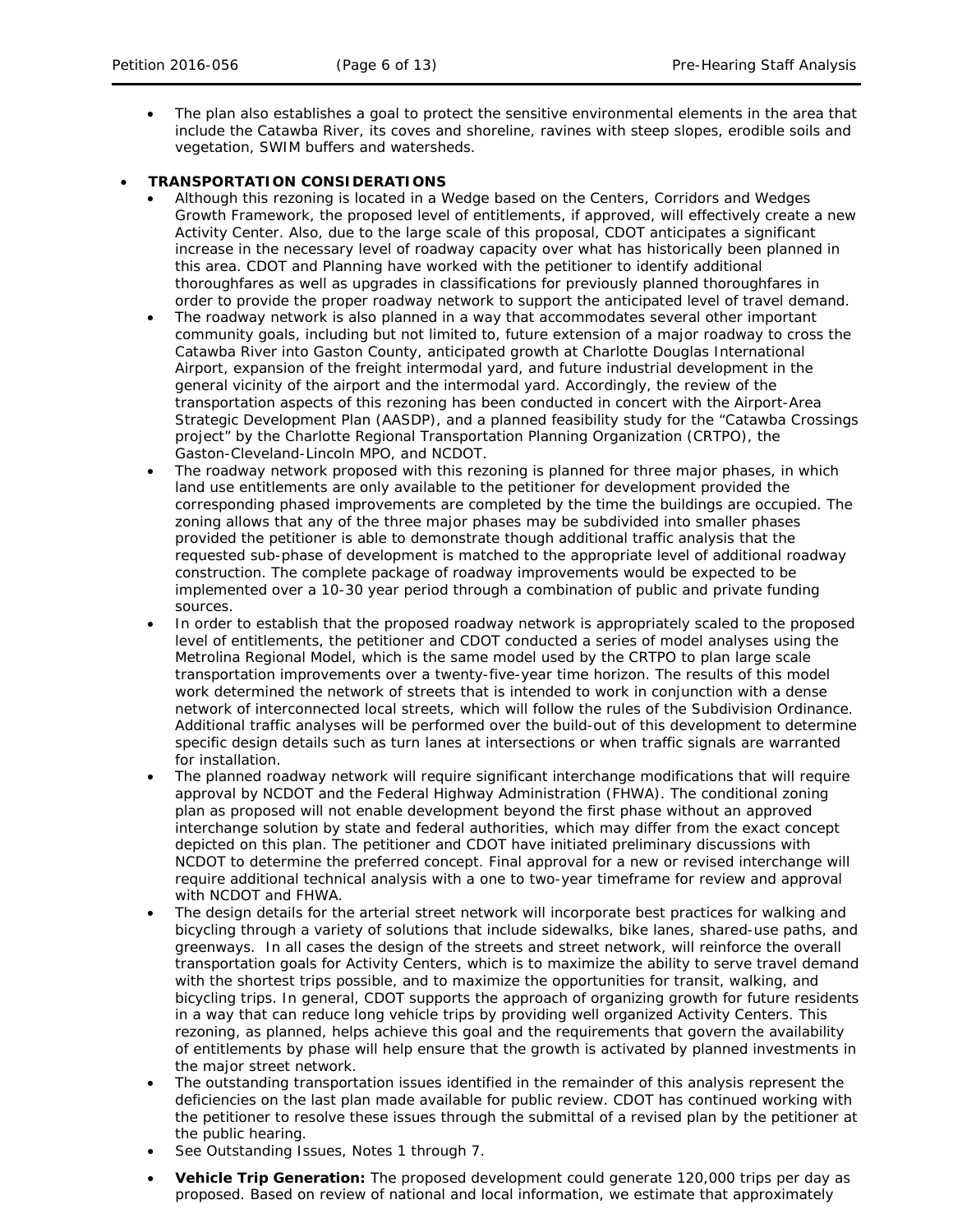45,000 of these trips will be captured internally within the Activity Center and 75,000 of these trips will enter or exit the Center daily. In order to ensure that these trips can be served adequately, the proposed transportation network must include a dense internal local street network supported by a system of well-designed arterial streets that have good connectivity to I-485.

Current Zoning: 46,000 trips per day (based on 6,660 dwelling units and 750,000 square feet of warehouse uses).

Proposed Zoning:120,000 trips per day (based on the following chart).

| <b>Site Plan</b><br><b>District</b> | <b>Uses</b>                    | <b>Intensity</b> | <b>Trips Per Day</b> |
|-------------------------------------|--------------------------------|------------------|----------------------|
| Employment                          | Apartment                      | 500 dwellings    | 3,154                |
|                                     | Hotel                          | 250 rooms        | 2,043                |
|                                     | Office                         | 4.5 million sf   | 23,694               |
|                                     | Retail                         | 50k sf           | 4,328                |
| <b>Town Center</b>                  | Apartment                      | 1700 dwellings   | 10,426               |
|                                     | Hotel                          | 500 rooms        | 4,085                |
|                                     | Office                         | 2 million sf     | 12,793               |
|                                     | Retail                         | 300k sf          | 13,870               |
| Gateway                             | Hotel                          | 250 Rooms        | 2,043                |
|                                     | Office                         | 500k sf          | 4,461                |
|                                     | Retail                         | 50k sf           | 4,328                |
| Transitional                        | Apartments                     | 300 dwellings    | 1.942                |
|                                     | Office                         | 1 million sf     | 7,554                |
|                                     | Retail                         | $25k$ sf         | 2,758                |
| Residential                         | Single Family                  | 1700 dwellings   | 14,233               |
|                                     | Apartment                      | 300 dwellings    | 1,942                |
|                                     | Retirement<br>Community (CCRC) | 200 units        | 480                  |
|                                     | Retail                         | 75k sf           | 5,633                |
|                                     |                                | <b>Total</b>     | 120,000              |

## **DEPARTMENT COMMENTS**

#### • **Charlotte Area Transit System:**

- Charlotte Area Transit System (CATS) does not currently serve the area covered by this rezoning, as the property is largely vacant. The nearest locations with bus service are the Charlotte-Douglas International Airport and Charlotte Premium Outlets.
- In mid-2016, CATS initiated a Comprehensive Operations Analysis which is a review of the agency's overall route structure and service. The analysis is expected to be completed in summer/fall 2017 and will consider how routes can be extended in the future to serve areas such as the "River District", as development and demand dictate.
- CATS anticipates future construction of rapid transit on the West Corridor to the airport and the area beyond the airport, including the "River District" and possibly into Gaston County. At this point, there is no set alignment for the future rapid transit, but in light of the intensity and significance of this development, it will be important to consider how best to serve this major development.
- In light of the potential for future transit service to the "River District", CATS is requesting the reservation of land for a future Transit Center and dedication of right-of-way and construction of concrete pads for future bus stops.
- CATS will continue to work with the Petitioner throughout the development process to ensure that the River District is designed to support and encourage the use of public transportation.
- See Outstanding Issues, Notes 8 and 9.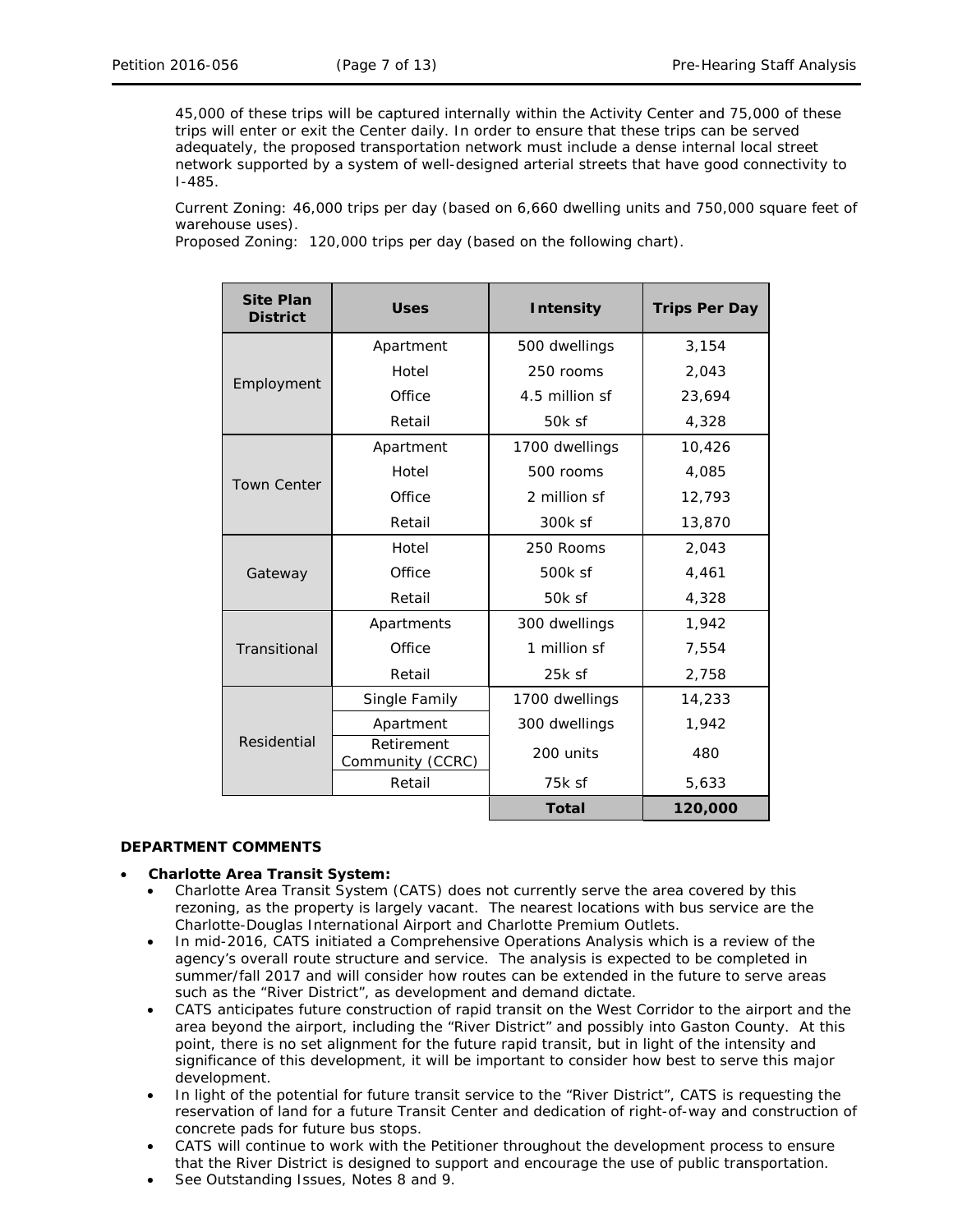## • **Charlotte Department of Neighborhood & Business Services:**

- In an effort to increase the estimated need of more affordable housing units in the City of Charlotte, multi-family developers are being encouraged to assist in increasing the supply through the City's voluntary affordable/workforce housing program. The petitioner for the "River District" has committed to construct affordable/workforce housing units as part of this rezoning.
- The Petitioner agrees to provide 85 units in Phase I for affordable/workforce housing residential rental units for households earning 80% or less of the area median income for a period of not less than 30 years. This commitment is contingent on receiving NC Housing Finance Agency tax credits or other possible public funding support.
- The Petitioner has also committed that 8% of all residential units in future phases will be affordable/workforce housing for households earning 80% or less of the area median income, with the same contingency as for Phase I.
- **Charlotte-Douglas International Airport:** The proposed development plan is consistent with the goals and objectives of the draft *Airport Area Strategic Development Plan*.
- **Charlotte Fire Department:** 
	- Charlotte Fire Department (CFD) currently does not provide fire service to the subject property because it is outside of the city limits. CFD will provide fire service if the property is annexed into the City.
	- CFD anticipates that one, or potentially two, stations will be needed to serve the area. CFD also anticipates that additional staff and apparatus will be needed over time to serve the area as it develops.
	- CFD and the development team will need to work together to locate fire stations sites as development occurs.
	- These facilities will occur through voluntary annexation and future capital investment.

### • **Charlotte-Mecklenburg Police Department:**

- Charlotte-Mecklenburg Police Department's (CMPD) Freedom Division office currently serves the proposed "River District" area. The subject site is at the very southern end of the Freedom Division's patrol area. The Freedom Division office is located at 4150 Wilkinson Boulevard approximately seven miles from the proposed "River District" development.
- CMPD does not believe that, initially, any additional infrastructure or resources will be needed. However, as the area develops, there will be a need for CMPD to hire approximately 30 new officers and support staff to handle the additional calls for service related to this development. In addition, it is likely that an additional patrol division and division office will be needed in the future to handle the call volume in this area.
- The development team has already discussed this possible future need with CMPD and has agreed to reevaluate their development on a regular basis to determine if they may need to reserve some land in the southern portion of the River District for a future patrol division office.
- Implementation of any new CMPD facilities will occur through future capital investment.

#### • **Charlotte-Mecklenburg Schools:**

- In anticipating school needs, the petitioner has identified two areas within the "Residential District" portion of the development in which two approximately 15- to 25-acre parcels will be reserved for school sites.
- The petitioner has committed to work with Charlotte Mecklenburg Schools (CMS) to further refine the locations of the above referenced school sites and shall reserve the school sites for a period of 10 years from approval of the subject rezoning to allow CMS to obtain or set aside applicable funding for acquisition of the school site(s).
- CMS estimates that the proposed development will generate approximately 3,047 students, six fewer students than what would be generated by single family development under the existing zoning which would generate 3,053 students.
- While the impact on schools resulting from the proposed development is not any greater than the impact that would result from development under current zoning, the increase in students will nonetheless be significant and the reservation of school sites by the petitioner and construction of new schools on these sites by CMS will help to address the school needs resulting from the proposed development.

# • **Charlotte-Mecklenburg Storm Water Services:**

• The proposed "River District" rezoning is primarily located within the Beaverdam Creek Watershed Basin, with a smaller portion extending into the Paw Creek Watershed Basin. Both basins are part of the Watershed Overlay District for Lower Lake Wylie, which has standards for maximum built upon area. Currently, the subject property is free of major developments and street systems and as a result there is very minor impact to the existing drainage system,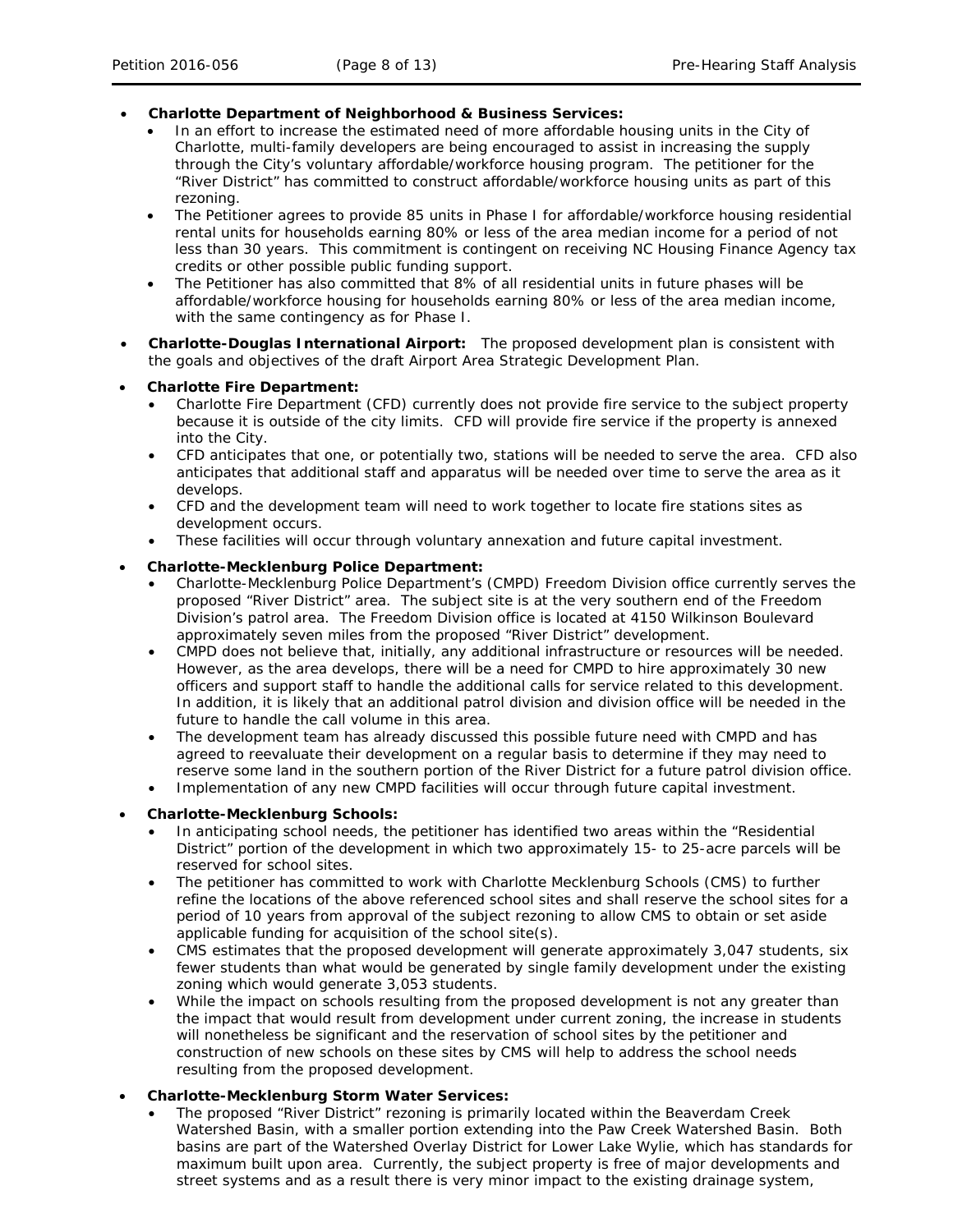consisting of creeks and tributaries, as a result of development.

- Neither Paw Creek nor Beaver Dam Creek are listed as impaired for water quality or aquatic life by the NC Department of Environmental Quality. Of the 18 streams that are routinely monitored throughout Mecklenburg County for aquatic life assessments, Beaver Dam Creek is one of four streams where Stoneflies have been consistently found. Stoneflies are aquatic insects, or macro invertebrates, which are very sensitive to pollution and their presence is an indication that the water quality in Beaver Dam Creek is relatively good.
- If not responsibly developed and maintained, development can create flooding conditions and also have a negative impact on streams and water quality. This could occur through the increase of built-upon-area and concentration of storm water runoff. Runoff from built-upon areas can pick up sediment and other pollutants and discharge them into the drainage system.
- These potential impacts will be mitigated by the requirements of the Post Construction Stormwater Ordinance and Watershed Overlay Districts which apply to the property. Specific requirements include installation of devices that hold and slowly release runoff over time to reduce flooding potential, installation of devices that filter pollutants from runoff before discharging to streams, and preserving vegetated stream buffer zones and upland trees and forested areas to provide natural runoff infiltration while filtering pollutants. In addition to meeting these requirements, there are site plan notes that commit to increased stream buffer zones, which will provide additional protection to streams and tributaries. The petitioner has agreed to increase the buffer widths generally up to an additional 100 feet on each side of the required 100-foot buffer along main tributaries.

### • **Charlotte Water:**

- The project site is located within an area containing no existing water and sanitary sewer infrastructure.
- Infrastructure required, based on preliminary evaluation of the proposed development, would include 23 miles of water main, 19 miles of sewer main, 2.4 million gallons per day of water treatment capacity, 1.9 million gallons per day of wastewater treatment capacity, and three wastewater pump stations.
- This development is expected to be consistent with Charlotte Water policies whereby the developing party is responsible for the local water and sewer infrastructure. The infrastructure will be designed and built to Charlotte Water standards at the developer's expense and donated to Charlotte Water for continued operation.
- Charlotte Water will provide the larger scale infrastructure as identified in the fiscal year 2017-2021 Community Investment Plan, including:
	- Water mains along the proposed Garrison Road extension and Dixie River Road widening;
	- The Beaver Dam Creek West Branch Outfall trunk sewer extending from Beaver Dam Creek pump station to the proposed "Employment District"; and
	- The Little Paw Creek pump station including the trunk sewers and force main.
- Future revenues collected from the additional service area will cover the cost of operation, maintenance, facility upgrades, and previous capital projects funded through past bond sales.

# • **Engineering and Property Management (Urban Forestry and Arborist):**

- The subject property is a heavily wooded, mostly pine dominated, mixed forest area along the Catawba River. The site includes wooded streams, forest stands and environmentally sensitive lands. Current plans designate one large (approximately 102 acres) tree save area for the benefit of the MUDD-O district shown in the northern part of the project. The petitioner's Environmental Commitment Standards (ECS) on Sheet RZ-4C state that River District will "exceed required tree save measures". The ECS further states a commitment to "increase the horizontally measured width of stream buffers." Urban Forestry has recently been verbally assured that all stream buffers would be "doubled", typically from 100 feet to 200 feet, to provide wide undevelopable forested lands along all streams.
- "River District's" stated intentions are to "respect the natural resources of the site", and to "exceed required tree save measures." To ensure that the stated intentions become a reality, these specific promises must be written plainly into the rezoning document. City Council's tree canopy coverage goal, "50% by 2050", will be measurably impacted by projects of this scope. Although 102 acres of tree save seems like a large number, it represents only 7.4% of the site gross acreage. Additional measures, some of which the petitioner has already committed to implement, will help to meet the City's tree canopy goal.
- See Outstanding Issues, Notes 25 through 34.

### • **Mecklenburg County Land Use and Environmental Services Agency (LUESA):**

The subject property is located within the Lower Lake Wylie critical and protected watershed areas. These areas are deemed critical, from a water quality perspective, due to their close proximity to Lake Wylie which serves as a drinking water supply to nearby municipalities and a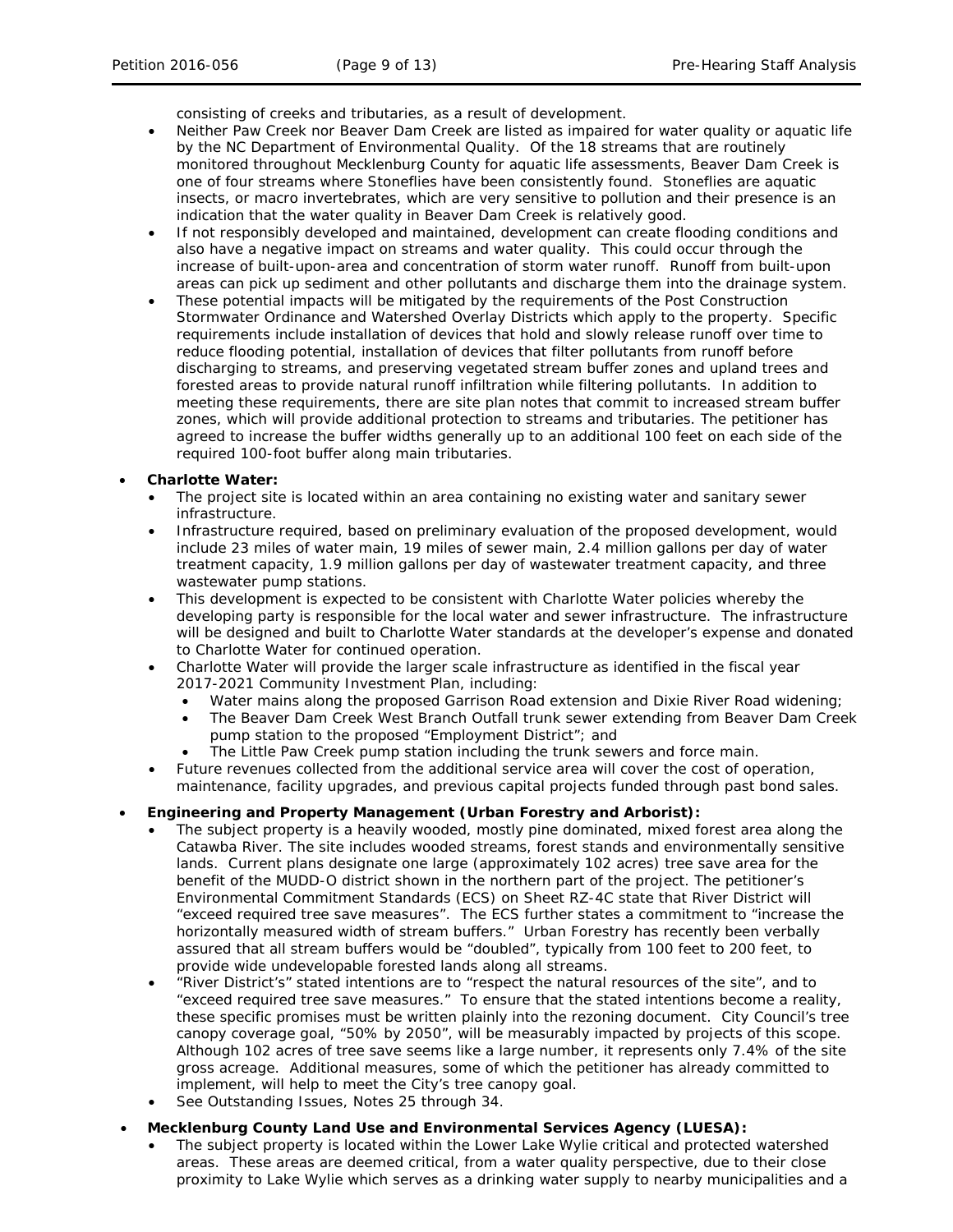significant recreational use for surrounding residents. These areas are protected through special zoning regulations that limit the maximum built upon area of a site.

- The subject property is currently wooded and undeveloped, and drains to several perennial and intermittent streams. These streams drain to four coves on Lake Wylie, one of which is Brown's Cove which has a significant history of sedimentation issues and was recently dredged.
- If development is not carefully managed, it will be a threat to downstream surface waters due to potential sedimentation impacts associated with mass land clearing and grading. There could also be additional surface water impacts associated with non-point source pollutants from storm water runoff, as development will add impervious surfaces which reduce infiltration and increase runoff of pollutants. Increased runoff also causes stream bank erosion and aquatic habitat degradation.
- It is the belief of LUESA that the threat and potential impacts to surface waters mentioned above will be minimized by the petitioner's commitment to implement the following measures:
	- Compliance with the City of Charlotte's Enhanced Erosion Control Measures which are measures above and beyond the normal requirements to prevent sedimentation in surface waters, such as oversized basins and phased grading limitations;
	- The petitioner has committed to the dedication of a staff person to the protection of surface waters;
	- Increased stream buffer widths in some areas to provide additional filtration for runoff;
	- Full compliance with post-construction control runoff requirements for storm water treatment;
	- Funding for automated stream monitoring stations to proactively detect potential erosion control failures and increase response time;
	- Provision of background and post construction bathymetric [measurement of the depth of bodies of water] surveys of all four lake coves in order to document and address potential sedimentation impacts;
	- Funding for routine chemical analyses on water in two coves before and during construction to monitor for potential impacts; and
	- Funding for baseline biological assessments of all streams prior to development to establish baseline stream conditions.

## • **Mecklenburg County Parks and Recreation Department:**

- The subject property is located in a largely undeveloped portion of Southwest Mecklenburg County, between the Catawba River and Interstate 485. Existing County park facilities in this area include the Berewick Regional Park to the south and the Berryhill Nature Preserve to the north.
- Mecklenburg County Park and Recreation's (MCPR) vision for this growing area of Mecklenburg County includes active recreational neighborhood/community parks, the potential for a Regional Recreational Center, a network of greenway corridors and overland trails to connect existing and future park facilities, and public access to the Catawba River.
- MCPR has met with the petitioner to anticipate the long-term park and recreational needs of this portion of Mecklenburg County as it develops over time and how these needs can be incorporated into the development of the River District project.
- The petitioner currently proposes the reservation of 20 acres for neighborhood parks, the dedication of a Beaver Dam Creek Greenway corridor, and the incorporation of overland trails in the design of Dixie River Road (part of the 2015 Mecklenburg County Greenway Master Plan Update) and the West Boulevard extension.
- See Outstanding Issues, Notes 11 through 15.

## **OUTSTANDING ISSUES**

Transportation (Note: Due to the large size of this rezoning petition and complexity of the activities described in the "Transportation Considerations" above, additional outstanding issues may be identified as the technical review continues.)

- 1. CDOT does not support deferring the determination of the major roadway components for each phase beyond the City Council zoning approval.
- 2. CDOT cannot support the inclusion of the Phase 2 subphasing without a traffic study to validate this specific proposal. If the petitioner seeks to include this subphasing, CDOT will need more time in the review process to include the correct staff and to collaborate with NCDOT. Alternatively, the petitioner can simply remove the specific subphasing proposal and defer this level of analysis until after the zoning approval.
- 3. West Boulevard is expected to be relocated on the east side of I-485 in order to support future airport expansion. CDOT requests a note be added to the plan that identifies that a) construction coordination will be necessary with the planned relocation, and b) the proposed mitigations at Steele Creek Road, West Boulevard and Byrum Drive will be transferred to the proposed new intersection at the western terminus of the West Boulevard realignment project to be funded by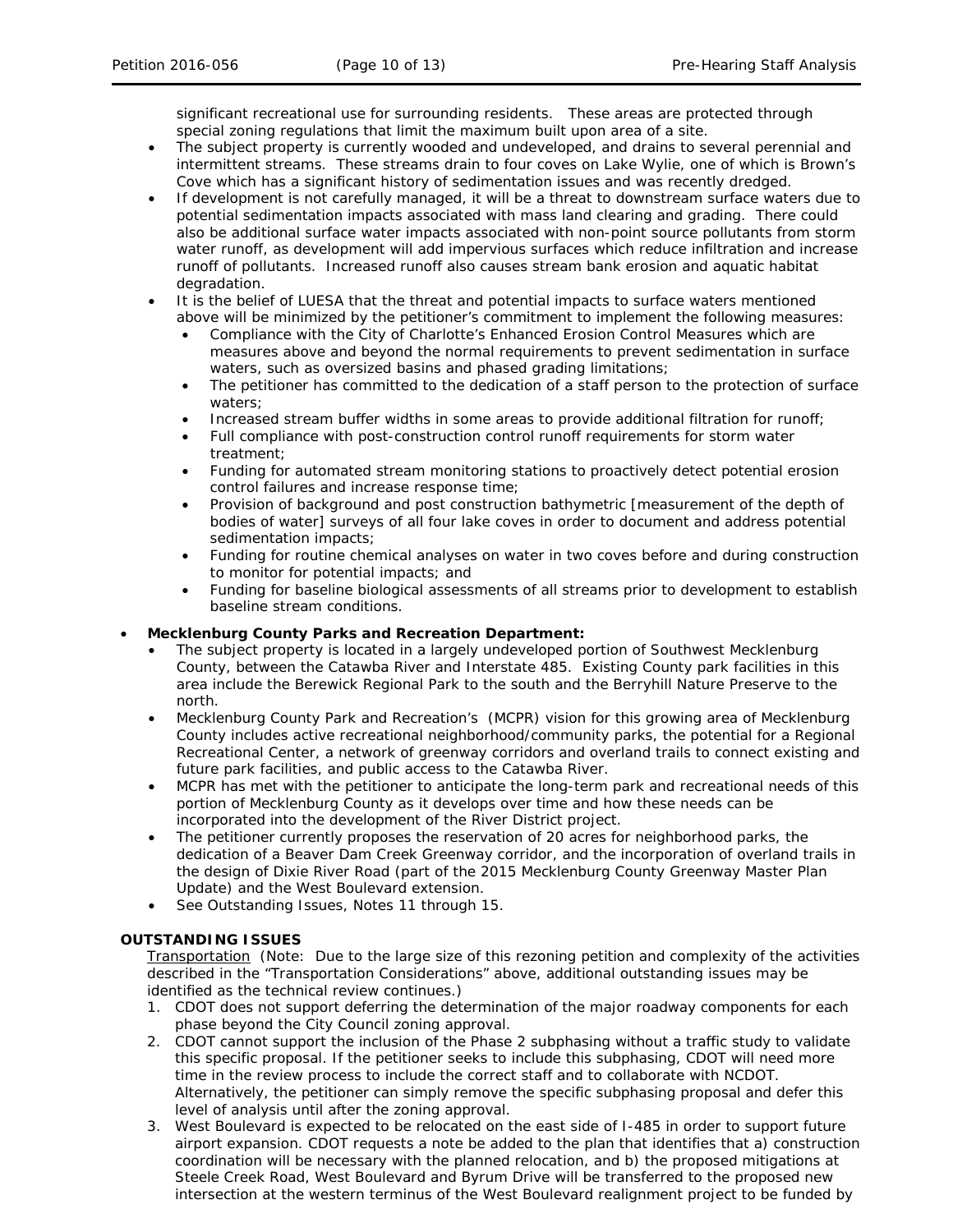the petitioner in the event that the relocation occurs prior to the development mitigations and in the event that the relocation restores the existing level of capacity that the "River District" proposal otherwise proposes to improve.

- 4. The wording for "substantial completion" is still unclear. We recommend the language be based on CDOT deeming a project substantially complete.
- 5. We recommend a note that explicitly requires that as development occurs, the fronting non-local streets must be built, or if mutually agreeable, funding provided to the City for non-local street construction.
- 6. All right-of-way for the arterial streets should be dedicated by the petitioner at the request of the City or concurrently with improvements made by the petitioner, whichever occurs first.
- 7. Sadler Road will need to be improved to provide two 11-foot travel lanes including a full overlay of the pavement or as otherwise may be directed by NCDOT. This improvement would not be required until development occurs along Sadler Road. We recommend a trigger in the notes that is based on specific development in this area.
- 8. Add a note committing to reservation of land for a future Community Transit Center. The site should be strategically located to serve the future rapid transit and potential bus routes that would converge on the Town Center facility. State that the site will be located to maximize pedestrian access so that CATS does not need to provide circulation within the development. The petitioner should also commit to dedicate the property or reserve the property for a period of up to 10 years from the approval of this rezoning to allow CATS time to obtain or set aside applicable funding for acquisition and development of the site.
- 9. Revise Note "XI.CATS Bus Stops" in "General Development Standards" to commit to provide locations in dedicated right-of-way for the provision of on-street bus stops at locations agreed upon with CATS. Also, commit to constructing the concrete pads and provide logical pedestrian access from the bus stops to various activity centers within the development. CATS will work with the Petitioner through the Land Development Review process to determine the best potential bus stop locations.
- 10. For the "Employment District", Note V.c, delete the reference to the Subdivision Ordinance for block spacing and replace with reference to "Block Length and Greenway Trail Connections" on page RZ-5B.

## Infrastructure

- 11. Reserve a total of 40 acres for future neighborhood/community parks.
- 12. Revise the trigger of the seven-year park reservation commitment to the identification of park sites rather than the approval of the rezoning plan.
- 13. Provide further definition of the Beaver Dam Creek Greenway land dedication to include size and width of the planned corridor (e.g. the 100-foot SWIM buffer).
- 14. Provide a commitment to provide public access to the Catawba River in order to provide recreational access to the County's planned Blueway.
- 15. Provide a commitment to dedicate a greenway corridor and/or an overland trail connection from the Beaver Dam Creek Greenway to the public access location on the Catawba River.

#### Site and Building Design

- 16. Revise Note I.a.4 in the "General Development Standards" concerning the optional provision for staff's discretionary authority related to the application to design guidelines/standards to include criteria that staff will use to assess deviations from the design guidelines/standards.
- 17. Revise text under "VI. Design Standards/Guidelines" in the "General Development Standards" to state that the provisions will apply to all development, including the property zoned MX, unless otherwise noted.
- 18. For Note VI.f.7 in "General Development Standards", revise note to differentiate between common entrances and entrances serving a small number of units or individual units. Common entrances (defined as serving the entire building or majority of the building) should be at or slightly above grade and entrances serving a small number of units or individual units should be typically two-feet above grade.
- 19. Revise Note VI.g.2 in the "General Development Standards" to provide a standard for height of screening at time of planting.
- 20. Provide additional definition/commitments, especially for increased setbacks and lawn area, for "Campus Style Format" development.
- 21. For section VI.b.1 in the "Employment District" and for comparable notes in other districts, revise the note to indicate that development shall connect to the trail and indicate the options for how that can be accomplished. Also, make the text related to service and loading a requirement.
- 22. For "Town Center, Optional Provisions" Note III.d, provide a maximum length of time for shortterm signs and banners to be allowed. Also, much this change in the "General Development Standards" for temporary banners.
- 23. For the "Residential District", delete Note VII.b regarding setbacks as the stated 20-foot setback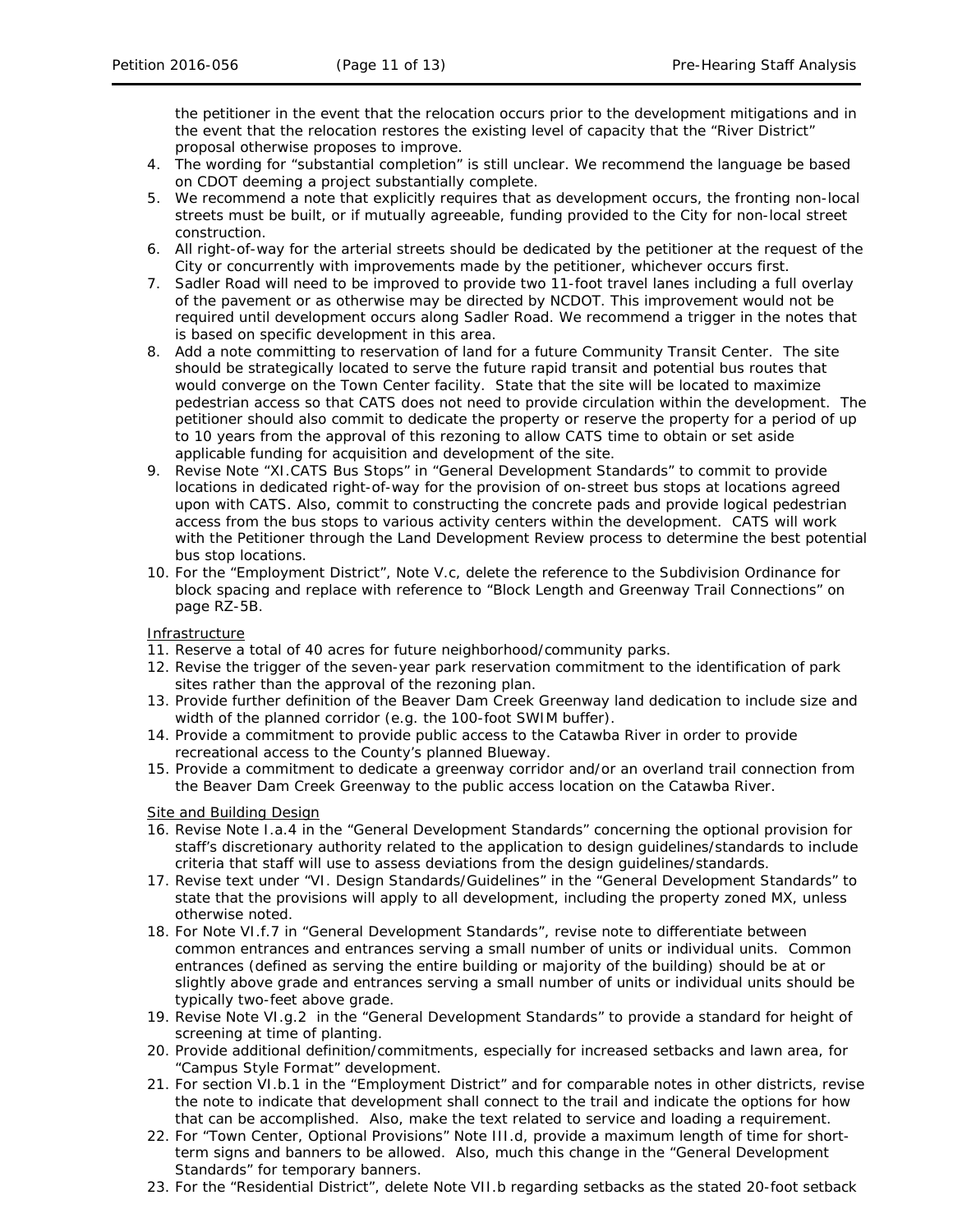is the setback required by the ordinance.

24. In the sections of the notes addressing setbacks for each district, revise the notes to clarify when the setbacks are minimums and when they are maximums (build-to lines).

Environment

- 25. Add the following note: "Petitioner agrees that the tree save area requirement for the entire site will be a minimum 15% gross acreage. The minimum 15% of 1,377.68 acres is 206.65 acres of tree save area required. This specifically requires all areas of the site to provide a minimum 15% tree save, including MX areas and single family development."
- 26. Add the following note: "The minimum approximately 102-acre tree save area for the benefit of the MUDD-O District shall be dedicated prior to City of Charlotte Land Development plan approval for the first parcel developed in the MUDD-O District."
- 27. Add a note stating: "Permanent tree protection fencing and signage denoting the area as "tree root protection zone" is required along the boundary between the minimum approximately 102-acre tree save area for the benefit of the MUDD-O District and the developable portion of the site. This fence will be required to be installed prior to City of Charlotte Land Development issuance of a grading permit for the first parcel developed in the MUDD-O District. This fence must remain intact and entire until final certificate of occupancy for the last parcel developed along this boundary."
- 28. Add the following note: "All parcels on this site not part of the original MUDD-O District, and therefore not having tree save requirements met by the minimum approximately 102-acre tree save area, will be required to show a minimum 15% tree save based on gross area."
- 29. Add a note stating: "The minimum approximately 102-acre tree save area is for the benefit of the MUDD-O District only. In the event that development levels in the MUDD-O Districts do not exhaust the entire dedicated tree save area, the remaining tree save areas may NOT be used for the benefit of the MX-2 District."
- 30. Add the following note: "No off-site mitigation of any required tree save area on this site will be allowed at any time now or in the future."
- 31. Add the following note: "Any proposed tree save area will be subject to prior approval by Urban Forestry staff, and may require additional surveys, tree planting or other reasonable measures to ensure the area meets the intent of the Tree Ordinance."
- 32. Add the following note: "All stream buffers on this site will be voluntarily increased in horizontally measured width to double the effective minimum required buffer. For example, a required minimum stream buffer of 100 feet would be increased to 200 feet."
- 33. Add a note stating: "Urban Forestry staff is to be contacted prior to creation of any trails or parts of trails within tree save areas. Proposed trails or parts of trails within tree save areas are to be reviewed and approved by Urban Forestry staff prior to any creation of trails."
- 34. Add the following note: "The Petitioner agrees that all zoning districts and areas within the "River District" master development site shall comply with all sections of the Charlotte Tree Ordinance. All requirements of the tree ordinance will govern and take precedence over any provision listed within this conditional rezoning plan unless the provisions listed within the rezoning plan establishes more stringent standards and/or requirements as determined by the City of Charlotte's Urban Forestry Supervisor and City Arborist."
- 35. Revise standard in the "Environmental Commitment" for "Open Space" related to the identification of "additional preserved open space" to commit to defining how that open space will be provided for each district prior to development in those districts.
- 36. Revise Note IV.a.1 "Environmental Commitment" to state that wildlife preserve will be located prior to the certificate of occupancy for the 1000<sup>th</sup> unit.

## **REQUESTED TECHNICAL REVISIONS**

- 37. Correct typographical errors, incorrect references in document, and incorrect page numbers.
- 38. Reference all applicable charts in corresponding text.
- 39. For "regulating" charts/graphics for which there are no notes in the general development or district standards, add corresponding notes and reference the graphics/charts.
- 40. For all optional provisions, reference the section of the Zoning Ordinance to which the provision refers. For those standards that do not refer to specific ordinance sections, relocate from the sections addressing optional provision.
- 41. Add a definition of "Campus Style Format" to the definitions in the "General Development Standards."
- 42. For note VI.f.7.x, delete portion of note stating applicable to multi-family and commercial development.
- 43. Move drive-through related standards in the "Auto-oriented Uses" section of the "General Development Standards" to the section related to "Accessory drive-thru windows" and eliminate any duplicative language.
- 44. Correct reference in Note VI.g.3.